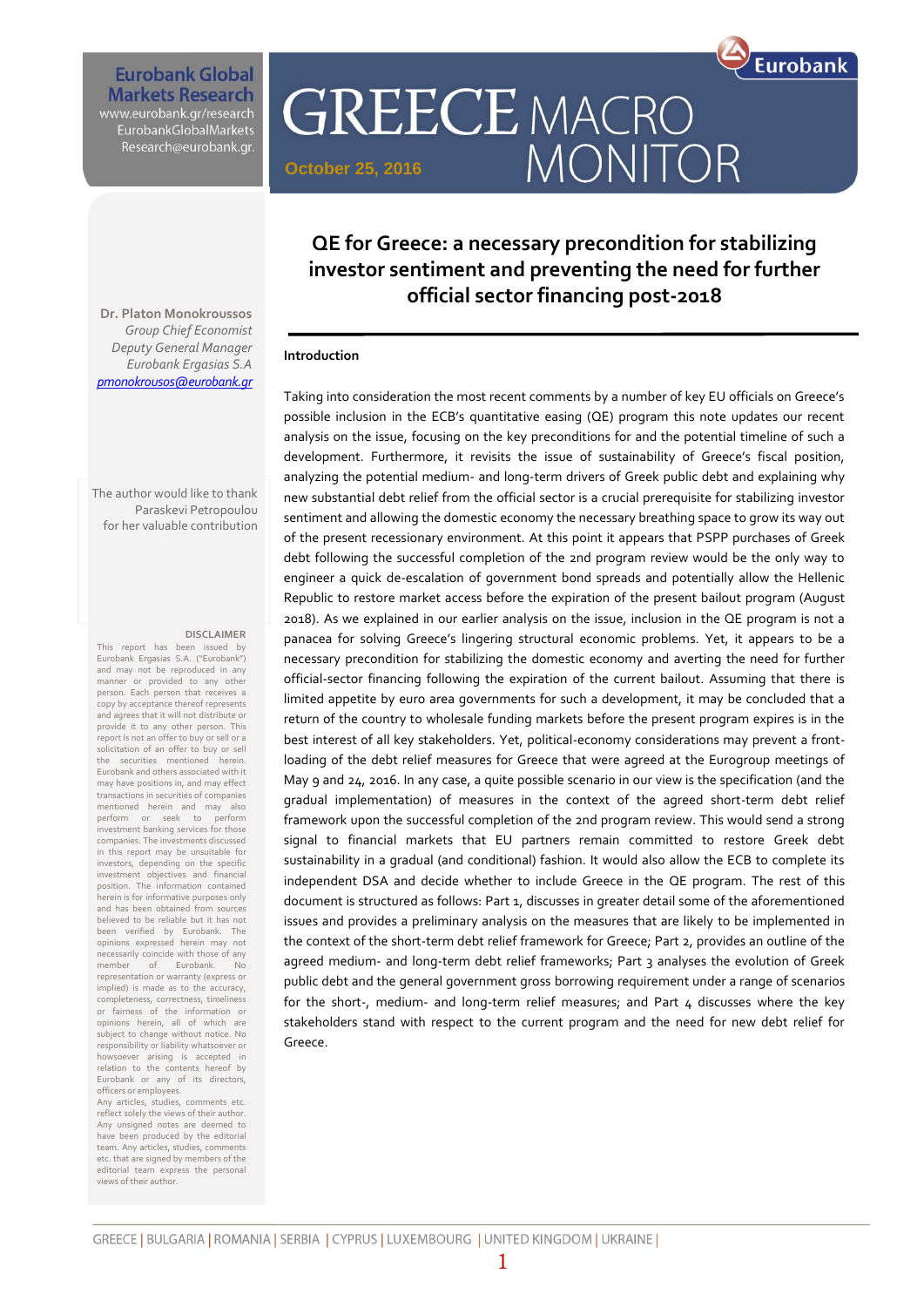**Eurobank Global** 



#### **Part 1 – Specification of short-term debt relief measures for Greece & potential inclusion in QE program**

#### **QE for Greece: prerequisites, potential timeline and market impact**

Greece's potential inclusion in the Eurosystem's secondary markets public sector asset purchase program (PSPP) has been thoroughly analyzed in our recent report "Possible QE for Greece: a game changer?"<sup>4</sup>, and readers interested in the timeline, prerequisites, size and market impact of such purchases may refer to that analysis. To summarize, our analysis suggests that an inclusion of Greek marketable debt in the aforementioned program is possible by early 2017, provided that the ECB Governing Council makes a positive assessment of the progress made in the analysis and reinforcement of the sustainability of Greek public debt and assuming no major delays in the completion of the 2<sup>nd</sup> program review. Total central bank purchases of Greek debt could reach a maximum of c. €4.2bn (notional terms), with the potential for a further increase to over €5bn if the present QE program were to be extended beyond March 2017. This would be equivalent to well over a year's worth of the present daily trading volume in Greek government securities. PSPP purchases of Greek eligible securities could go a long way towards improving investor perceptions over the near-term outlook of the Greek economy and the long-term sustainability of public debt under the relief framework agreed at the Eurogroup meetings of May 9 and 24, 2016. Such purchases could facilitate a sharp compression of bond yield spreads, strong follow-up buying by private-sector investors, easier (and cheaper) access to wholesale funding markets for domestic banks and large non-financial corporations and increased inward direct investment due to reduced country risk. Under a positive scenario and barring any unforeseen circumstances, they could even allow the Hellenic Republic to re-access market funding before the end of 2017.

#### **Short-term debt relief for Greece: timing and modalities**

In our view, the specification (and the gradual implementation) by the ESM of the short-term debt relief measures for Greece agreed at the Eurogroup meetings of May 9 and 24, 2016 constitutes a key prerequisite for allowing the ECB to complete their independent DSA and taking a decision on whether to initiate PSPP purchases of Greek eligible securities. That is, following the successful (and timely) completion of the 2<sup>nd</sup> program review. Our understanding is that the Greek government's aim at this point is to complete the 2<sup>nd</sup> review without major delays, so as to allow the Eurogroup of December 5<sup>th</sup> to make all relevant decisions. In what follows we briefly analyze the potential structure of the said short-term debt relief package. Our analysis is based on the official statement released following the completion of the May  $24^{th}$  Eurogroup, relevant comments made by key EU officials, media reports and our understanding of the whole process. In more detail, the said package is expected to include the following items: a) "smoothening" of the EFSF repayment profile i.e., potential extension of the weighted average maturity of the entire package of EFSF loans to Greece by up to 2 years; b) use of the ESM's diversified funding strategy to reduce interest rate risk -- this could involve a swap of part of the EFSF/ESM facilities with new ESM loans of a longer maturity and lower interest cost. Indicatively, the swap of outstanding EFSF/ESM loans given to Greece for bank recapitalization purposes (up to €42.7bn = €37.3bn for the first bank recap + €5.4bn for the latest bank recap) with new ESM loans of longer maturity & lower interests could produce cumulative savings equivalent to 8-9ppts of GDP over the next three decades or so; and c) a waiver of the step-up interest rate margin related to the debt buy-back tranche (€11.3bn) that could reduce the 2017 debt service burden by c. €226mn.

# **Part 2 – Outline and preliminary assessment of the debt relief framework for Greece agreed at the May 24th Eurogroup**

Arguably, serious concerns remain as regards the medium- and long-term sustainability of Greece's fiscal position. In order to address this issue, the Eurogroup of May 24, 2016 elaborated further on the general guidelines for debt relief measures agreed earlier that month (May 9). Specifically, following the successful completion of the 1<sup>st</sup> program review, euro area finance ministers reached an agreement on the implementation of a three-layer roadmap of relief measures to be phased in progressively so as to ensure Greece's debt servicing profile remains broadly manageable in the medium- and long-term under the new definition of sustainability $^2$  and subject to the pre-defined conditionality of the ESM program. However, the debt relief measures presented in the May  $24^{th}$  Eurogroup statement are yet to be fully specified, quantified and implemented. In a newspaper interview earlier this month, ESM Secretary General Kalin Anev Janse stated that the ESM is currently working on short-term debt relief measures, but has reached no conclusion yet. He added that a lot of work has to be done since the whole process is political and stakeholders of the

 $\overline{a}$ 

<sup>1</sup> Greece Marco Monitor, "Possible QE for Greece: a game changer?", Eurobank Research September 28, 2016.

https://www.eurobank.gr/Uploads/Reports/GREECE\_MACRO\_Monitor\_20160928.pdf

<sup>2</sup> Annual government gross financing need < 15% of GDP during the post-programme period for the medium-term and < 20% of GDP thereafter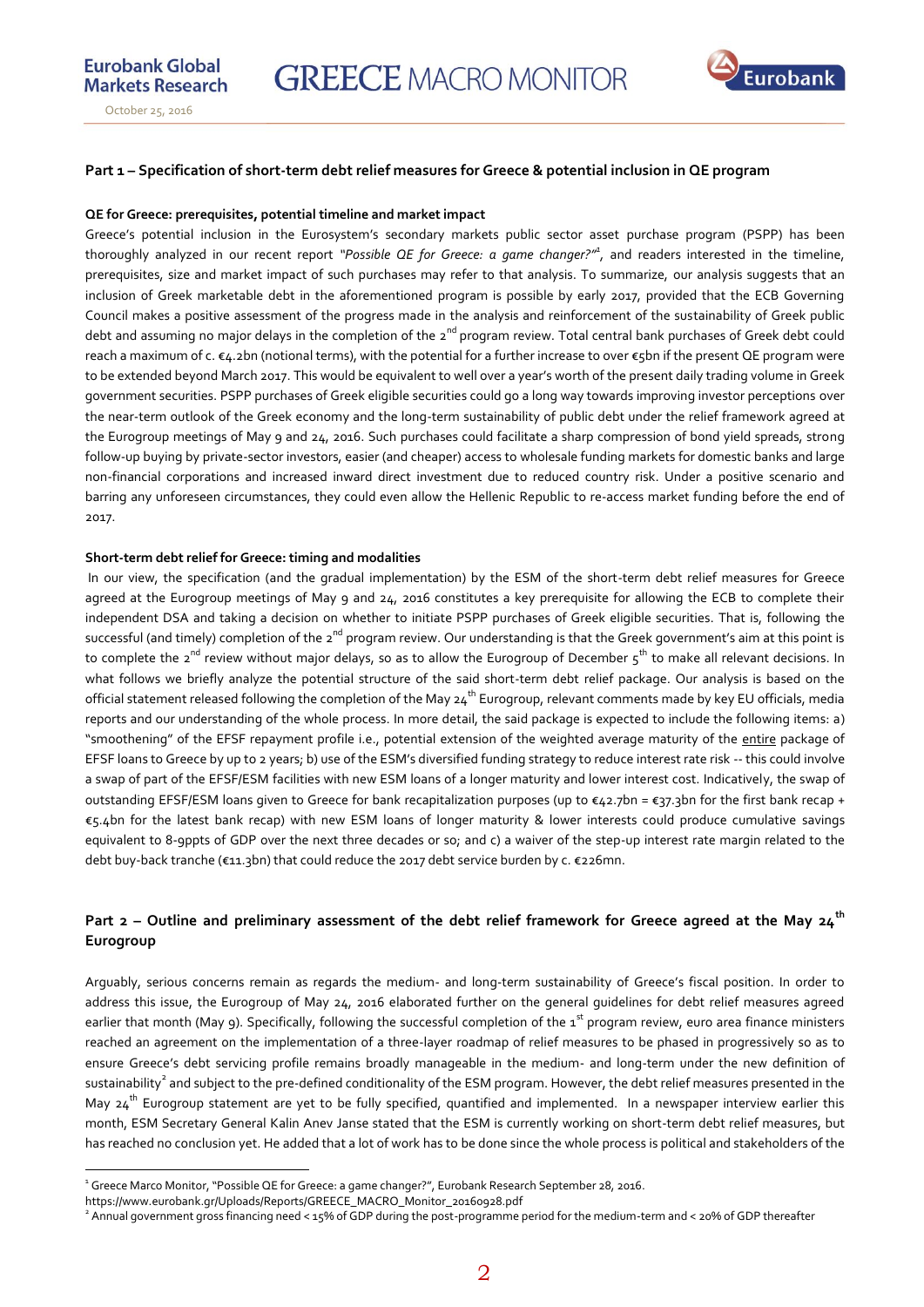Eurobank



**Eurobank Global** 

Greek adjustment program have different preferences. *Table A in Appendix presents the list of the aforementioned relief measures, while a preliminary analysis on their potential impact on the government's borrowing requirement and the nominal debt stock is provided below.* 

#### **Debt relief framework for Greece: preliminary assessment<sup>3</sup>**

The gradual implementation of debt relief package announced on May 24 is not expected to have too much of an impact on the evolution of the government's gross borrowing needs in the short-term (i.e., over the duration of the current program). This is because Greece already enjoys a 10-year grace period for both principal and interest payments on EFSF loans, with the exception of a €34.5bn loan tranche released for financing the PSI operation in early 2012. The latter loan does carry a 10 year grace on principal, but it regularly pays an annual interest of around EFSF funding cost + 12bps. However, the impact of the aforementioned measures could be material in the medium and long-term (see relevant analysis in Part 3 of this paper).

#### *Short-term debt relief framework*

See relevant analysis in the prior section.

#### *Medium-term debt relief framework*

For the medium term, the Eurogroup committed to implementing a possible second set of relief measures, contingent on: a) successful implementation of the ESM program; and b) the release by the institutions at the end of the program of an updated DSA showing that such measures are needed to meet the agreed GFN benchmark. As per the earlier analysis, the potential impact of the first of these measures (i.e., the abolishment of the step-up interest rate margin related to the debt buy-back tranche) would secure an annual saving of c. 226mn over the period 2018-2022 along with additional, though gradually declining relief in the outer years (until 2040/41). On the second item i.e., the use of SMP and ANFA profits for the creation of an internal buffer to reduce future gross financing needs, the estimated amounts to be accrued to the relevant ESM segregated account are: €5.96bn over the period 2017- 2020 and €1.2-1.5bn between 2021 and 2026. This buffer could potentially be used to reduce future gross financing needs. In addition, any remaining resources within the ESM program (say, a significant part of the c. 19.6bn bank recapitalization commitments that remain unutilized) could be used to swap outstanding official funding (say, from the IMF) with longer duration and/or lower interest bearing loans. Finally, some targeted EFSF reprofiling (e.g. extension of weighted average maturities, reprofiling of amortization payments and caps/deferrals of interest payments) could be used to keep government gross financing needs under the agreed benchmark. The latest measure would clearly have a significant impact on the long-term evolution of borrowing needs. Note that the overall outstanding notional amount of EFSF loans provided to Greece in the context of the 2nd program is currently €130.9bn.

#### *Long-term debt relief framework*

 $\overline{a}$ 

For the long-run (and after the finalization of the ESM program), the agreement envisages the activation of a contingency debt relief mechanism to safeguard debt sustainability in case a more adverse scenario were to materialize. This contingency mechanism could incorporate a whole range of strategies to ensure observance of the annual GFN benchmark target. The Eurogroup statement explicitly mentions the possibility of further EFSF reprofiling along with caps and deferrals of interest payments. We would add the possibility of extending this kind of reprofiling to the GLF facility (EU bilateral loans under the first program – €52.9bn in outstanding notional) and/or the ESM loans in the context of the current program (see relevant analysis below).

#### **Part 3 – Revising Greek public debt sustainability: relief measures and scenarios**

This part looks at the projected evolution of Greece's public debt and gross borrowing requirement to GDP ratios and explains why in the absence of further significant debt relief from the official sector Greece's fiscal position will remain unsustainable in the medium- and long-term.

<sup>&</sup>lt;sup>3</sup> This section constitutes an Excerpt of our Greece Macro Monitor "May 24th Eurogroup: *Key highlights and a preliminary analysis of debt relief measures",* Eurobank Research, May 25, 2016.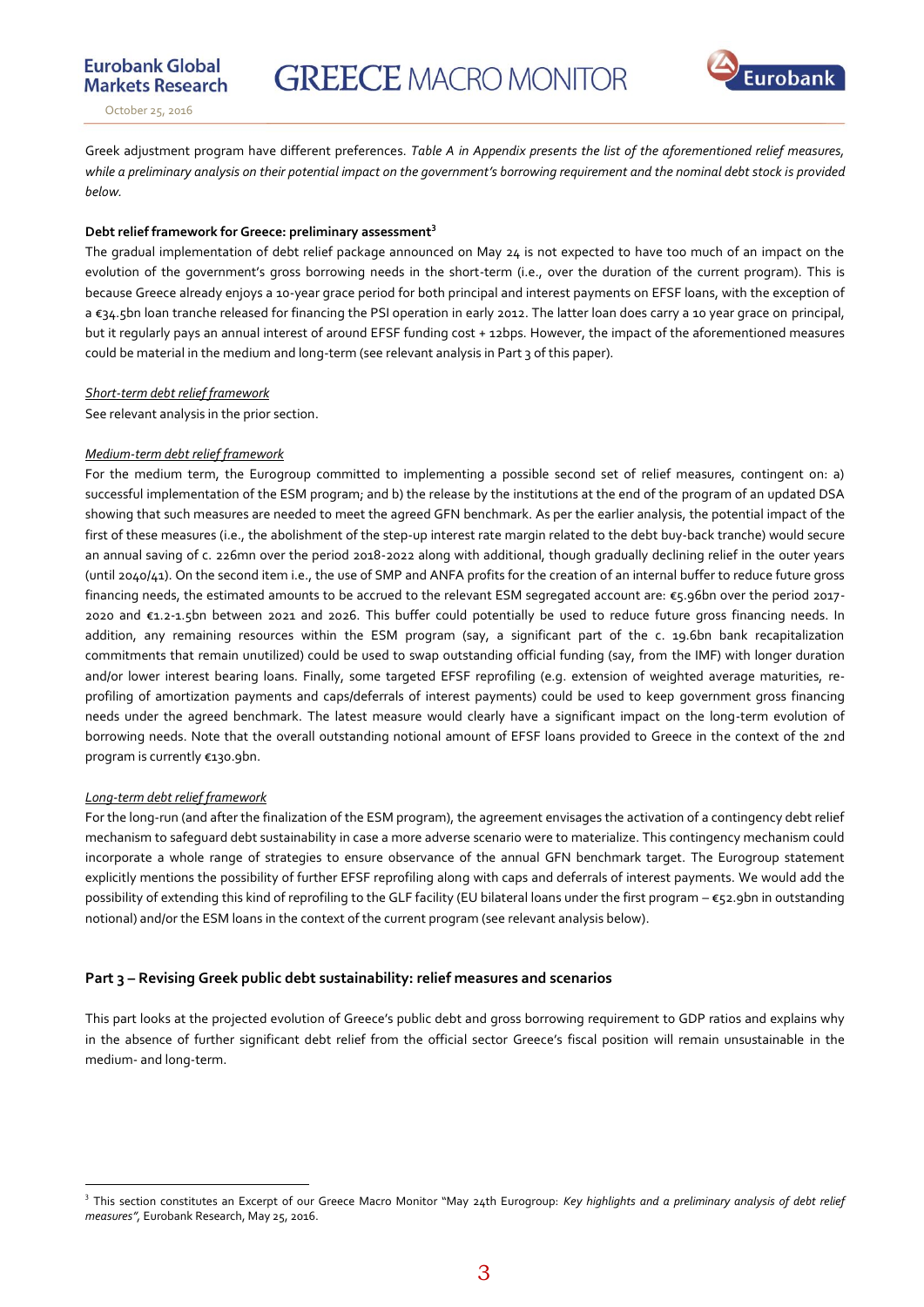

**Eurobank Global** 

#### **Greek public debt DSA scenarios**

This section presents a number of scenarios for the evolution of Greek public debt and gross borrowing requirement ratios to GDP under different underlying assumptions for the future path of key macroeconomic and fiscal variables. The main take away from the analysis is that without further substantial relief from the official sector Greek public debt will remain unsustainable under a whole range of (more or less plausible) underlying scenarios. That is, regardless of whether debt dynamics are examined on the basis of the old or the new operational definition of sustainability used in the Greek program i.e., terminal debt to GDP ratio no higher than a projected threshold at a certain point in the future or annual government gross financing needs no higher than 15% of GDP during the post-program period for the medium-term and 20% of GDP thereafter. The analysis draws on a technical study we presented some time ago and readers who are interested in a more detailed presentation of this topic may refer to *Greece Macro Monitor "Greece public debt restructuring strategies & evaluation of the agreed framework for debt relief", June 2016.<sup>4</sup>*

*Assumptions common to all scenarios:* All DSA scenarios presented herein share a number of common underlying assumptions. The most important of these are: **a)** ESM loan disbursements to Greece are assumed to amount to €10.3bn in 2016, €20.6bn in €2017 and €12.5bn in 2018; **b)** funding required for the clearance of state arrears is assumed to amount to: €3.5bn in 2016, €2.5 in 2017 and €1.5bn in 2018; **c)** funding required for the gradual rebuilding of the state cash buffer envisaged in the present program is assumed to amount to €2.5 in 2016, €2.5 in 2017 and €2.5bn in 2018; **e)** a gradual reduction of inter-governmental borrowing to the tune of €2bn in 2017 and €2bn in 2018**;** and **f)** outstanding issuance of T-bills is assumed to remain constant at c. €15bn/annum over the entire projection horizon 2016-2060.

*Baseline scenario I – Conservative:* For illustration purposes, the assumptions of this scenario are broadly in line with the IMF's latest DSA for Greece (May 2016). The most important of these are: **a)** long-term real GDP growth between 1.2% & 1.3% and longterm GDP deflator inflation of 1.9%; **b)** annual general government primary balance of 1.5% of GDP from 2018 onwards; **d)** €10bn set aside to address any new bank recapitalization needs; **e)** privatization revenue in line with the IMF's baseline DSA (i.e., c. €20bn cumulatively over the projection horizon 2016-2060); **f)** 3m & 6m Euribor and EFSF/ESM funding rates in line with the IMF's DSA; **g)** market rate for refinancing Greek debt assumed at c. 6.0% in 2019 and increasing/decreasing afterwards by 4bps per 1ppt increase/decline in debt ratio; **h)** for simplicity, it is assumed that market refinancing takes place through issuance of 5 years fixed coupon bonds throughout the entire projection horizon (2016-2060).<sup>5</sup>

*Debt relief scenario:* This scenario adjusts the previous one (Baseline scenario I - Conservative) assuming that substantial debt relief is provided to Greece from the official creditors (OSI) after the expiration of the present bailout program. The debt relief modalities assumed herein are only indicative; they bear similarities with those presented in the IMF's May 2016 DSA and they fall within the general boundaries set by the debt relief framework agreed at the Eurogroup meetings of May 9 & 24, 2016. In more detail, our indicative debt relief package assumes, inter alia: **a)** 30 year maturity extension of GLF loans along with further deferrals on interest and principal payments by 21 and 20 years, respectively; **b)** 14 year maturity extension of EFSF loans along with further deferrals on interest and principal payments by 20 and 17 years, respectively; **c)** 10 year maturity extension of ESM loans along with further deferrals on interest and principal by 19 and 6 years, respectively; **d)** interest on deferred interest is assumed to accrue at a fixed rate of 1.5% per year until 2040 and a long-run official rate of 3.8% afterwards; and **e)** return of ANFA and SMP profits (€1.8bn pending from 2014 plus profits accrued from 2019 onwards).

#### **Why unsustainable without further substantial debt relief?**

Figures 1.1 & 1.2 below portray the projected path of Greek gross public debt and gross funding needs (both expressed as % of GDP) under the two scenarios presented above plus a third one, which broadly simulates the baseline macro scenario presented in the IMF's DSA for Greece that was published in June 2015. As these figures demonstrate, Greece's fiscal position remains highly unsustainable under a no debt relief scenario, with the debt ratio following an explosive path in outer years and the GFN ratio surpassing by the end of the coming decade the upper boundary of the 15%-20% sustainability threshold, reaching levels around 60% by the end of the projection horizon (2060).

 4 [https://www.eurobank.gr/Uploads/Reports/GR\\_DSA\\_June2016.pdf](https://www.eurobank.gr/Uploads/Reports/GR_DSA_June2016.pdf)

<sup>5</sup> Although somewhat arbitrary, this assumption does not significantly influence the main findings of our study.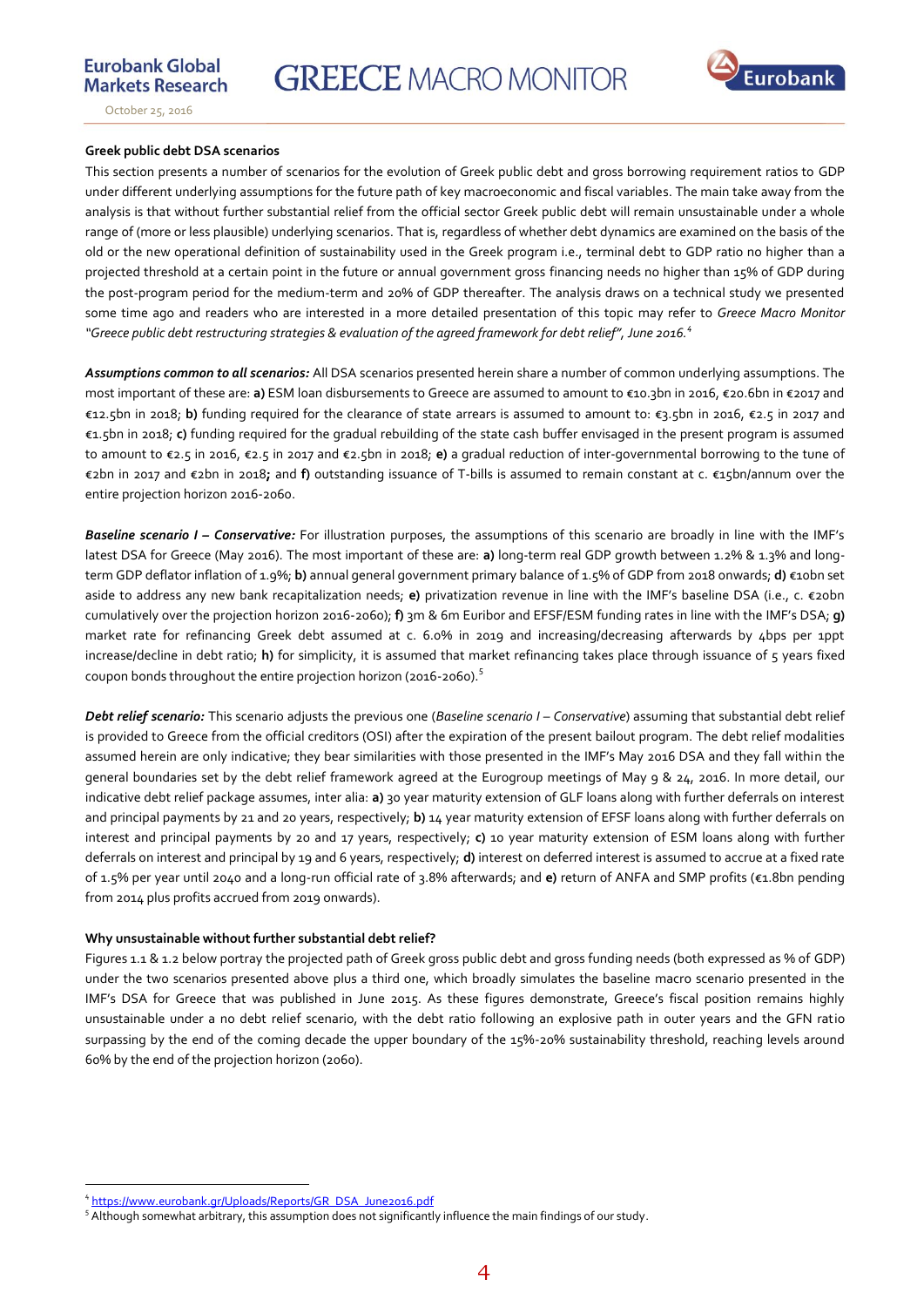

**Eurobank Global** 



Figure 1.1 - Greece: evolution of general government debt to GDP ratio

Source: IMF (June 2015 & May 2016); Eurobank Economic Research

But, what explains this unsustainable trajectory? The answer lies primarily in the fact that a) the "*Baseline Scenario I – Conservative"*  portrayed in Figures 1.1 & 1.2 broadly simulates the latest (May 2016) IMF DSA, which features much more downbeat projections for GDP growth and the primary balance relative to their earlier DSA (June 2015); and b) it is assumed that after the termination of the present bailout program, Greece will need to re-access market financing and thus, roll over maturing debt at much higher interest rates relative to current (concessional) ones paid on official loan. On the former point, note that the May 2016 DSA envisages: longterm (post-2021) real GDP growth between 1.2% and 1.3%; long-term GDP deflator inflation of 1.9%; and a general government primary balance of 1.5% of GDP/annum from 2018 onwards. These compare with the following baseline assumptions presented in the June 2015 DSA: long-term real GDP growth 1.5%; long-term GDP deflator inflation 2.0%; and general government primary balance (2018 onwards) 3.5% of GDP, which is also the assumption of the present ESM program for Greece. On the latter point, our analysis projects an explosive path for future interest and amortization payments under the assumption of no new debt relief (figures 1.3 & 1.4).



Figure 1.3 - Greece: interest &

Figure 1.4 - Greece: interest & amortization payments as % of GDP assuming debt relief *Debt relief scenario* 

Figure 1.2 - Greece: General



Source: IMF (June 2015 & May 2016); Eurobank Economic Research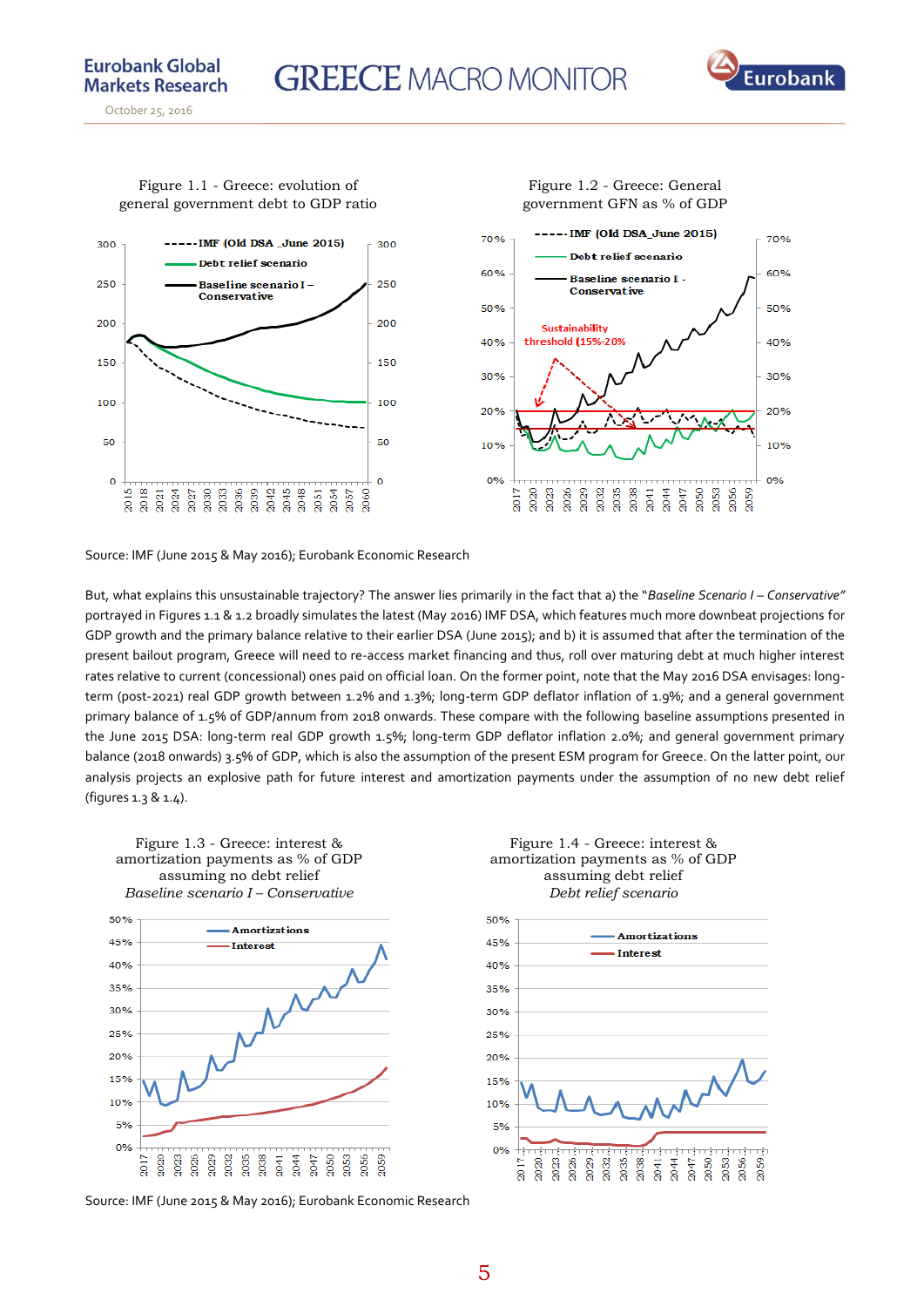



October 25, 2016

As demonstrated in the figures above, total interest and amortization payments under *Baseline Scenario I – Conservative* (which assumes no debt relief) follow an increasing path, reaching around 60% of GDP in 2060, from sub-20% levels in 2017. On the other hand, such payments are broadly contained between 10% and 20% of GDP, assuming that substantial debt relief is provided to Greece following the termination of the current ESM program (*Debt relief scenario*). Note, furthermore, that in the latter scenario the maintained assumptions for: a) an annual primary surplus of 1.5% of GDP from 2018 onwards, and b) privatization receipts of c. €20bn over the entire projection horizon help to compress the general government gross funding needs (GFN) $^6$  to levels below 20% of GDP (and mostly below 10% of GDP) throughout the entire projection horizon.

#### **Size of cash flow and stock relief under the assumed OSI package**

Looked at from another angle, the *Debt relief scenario* presented above is expected to deliver a cumulative cash flow relief close to 45ppts of GDP in net present value (NPV) terms and to reduce the debt ratio by a cumulative 150ppts of GDP over the projection horizon 2016-2060. That is, under the maintained macro scenario and relative to the no debt relief situation (*Baseline Scenario I – Conservative).* These points are demonstrated in figures 1.5 & 1.6 below.



Source: IMF (June 2015 & May 2016); Eurobank Economic Research

#### **Other scenarios**

 $\overline{a}$ 

This section looks at the evolution of the general government gross funding need (GFN) under four distinct macro scenarios, none of which assumes debt relief. A graphical depiction of these scenarios is presented in Figure 1.7 (also see accompanying Explanatory Table).

 $6$  Gross funding need (GFN) = debt amortization & interest payments + cash primary balance + required funding for clearing arrears, rebuilding cash buffer & reducing inter-governmental borrowing.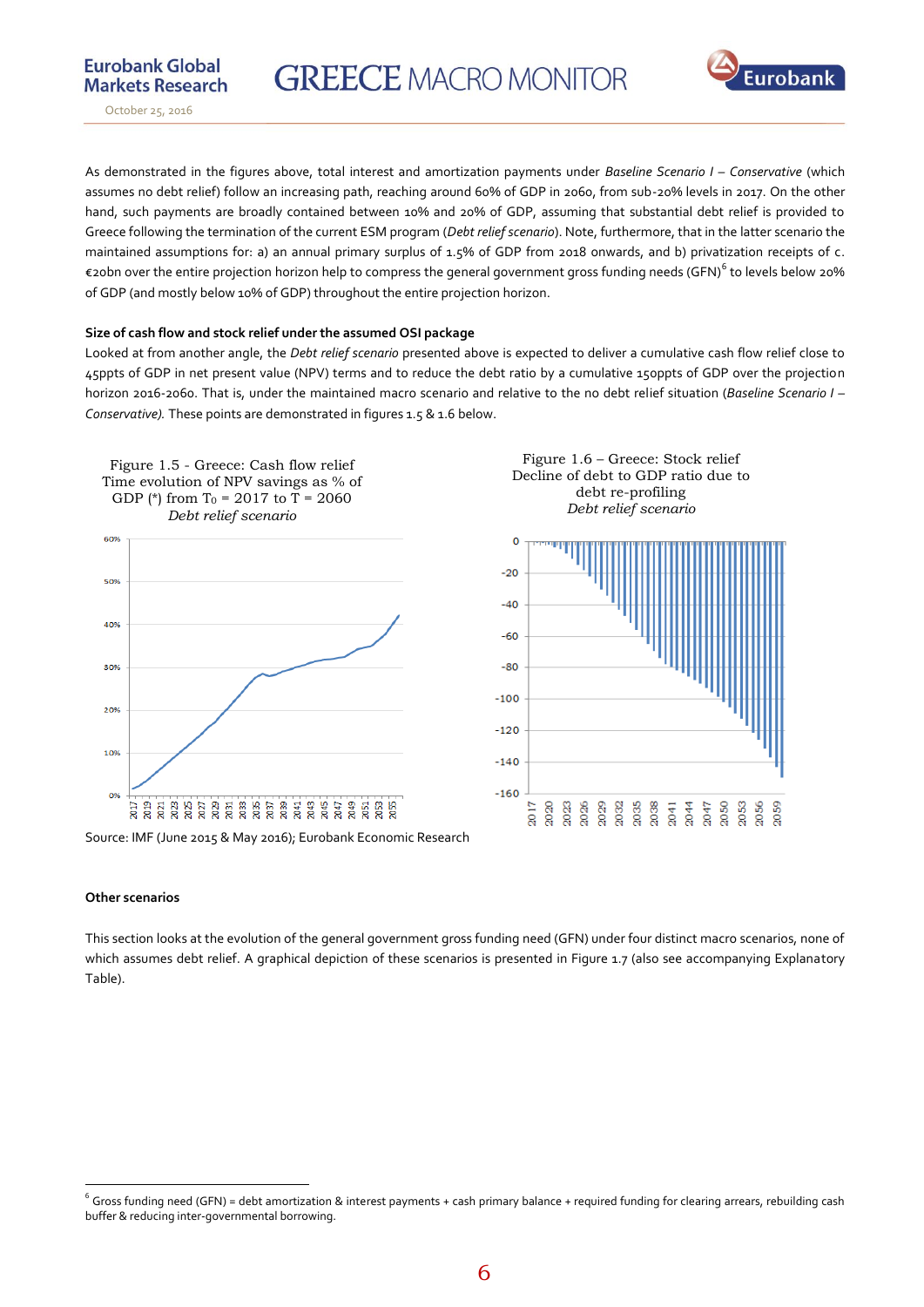# **GREECE MACRO MONITOR**



**Markets Research** October 25, 2016

**Eurobank Global** 

Figure 1.7: Greece - General government gross funding needs as % of GDP



Explanatory Table for Figure 1.7

**Baseline scenario I – Conservative:** as specified above **"Upside":** baseline scenario adjusted for higher longterm real GDP growth (1.5% vs. 1.2%) and no additional bank recap needs (vs. up to €10bn assumed in the baseline) **"Downside":** baseline scenario adjusted for lower long-term real GDP growth (1.0% vs. 1.2%) & a lower primary balance (1.0% vs. 1.5% of GDP) **"Upside plus":** baseline adjusted for higher longterm real GDP growth (1.5% vs. 1.2%), higher longterm primary balance (3.5% vs. 1.5% of GDP), higher privatization revenue (€50bn vs. c. €20bn in 2016- 2060) and no additional bank recap needs (vs. up to €10bn assumed in the baseline)

Source: IMF (June 2015 & May 2016); Eurobank Economic Research

The main takeaway from the analysis of these scenarios is that the projected evolution of Greek public debt does not entirely meet the new operational definition of sustainability, even under a macro scenario like the *"Upside plus"* above that incorporates rather heroic assumptions about the future evolution of GDP growth and the general government primary balance.

#### **Concluding remarks**

The analysis presented in this section argues strongly in favor of substantial debt relief for Greece from the official sector, with characteristics and modalities that are in broad agreement with the framework decided at the Eurogroup meetings of May 9 & 24, 2016. This would be necessary to address increased funding challenges in the years after the expiration of the present program due to the need to refinance a rising volume of expiring public debt at market interest rates significantly higher than the current (concessional) ones applied on official loans. The main aim of such debt relief would be to postpone interest and amortization payments on official loans for an extended period of time, lengthen loan maturities and fix interest rates so as to provide the necessary fiscal space for the economy to grow, allow substantial savings in NPV terms and hedge the risk of unforeseen spikes in Euribor & EFSF/ESM funding rates in outer years. Even more importantly, our analysis demonstrates (in broad agreement with the IMF's May 2016 DSA) that a debt re-profiling package involving no notional haircuts could be structured in such a way so as to ensure debt sustainability (under the revised, cash-flow related definition) even under scenarios that assume a substantial relaxation of the primary fiscal target of the present ESM program (3.5% of GDP from 2018 onwards). As we have repeatedly noted in our earlier studies on the subject, a quick resumption of domestic growth and compliance with program targets would be instrumental in improving debt dynamics and facilitating the provision of a substantial debt relief package from the official sector. Furthermore, the front loading of substantial debt relief (based on e.g. certain program milestones) could engineer a quicker stabilization of investor confidence towards Greece than would otherwise be the case.

## **Part 4 - Where the key stakeholders stand with respect to the current Greek program and the need for further debt relief**

Reportedly, the IMF and the EU creditors seem to be at odds over the urgency to provide further debt relief for Greece. With Germany's next federal elections just a few months away (expected between August 27th and October 22nd), German minister Wolfgang Schaeuble has stated publicly on several occasions that Greece enjoys generous loan repayment terms and the required political decisions on the debt issue will be made, under certain conditions, upon completion of the current adjustment program in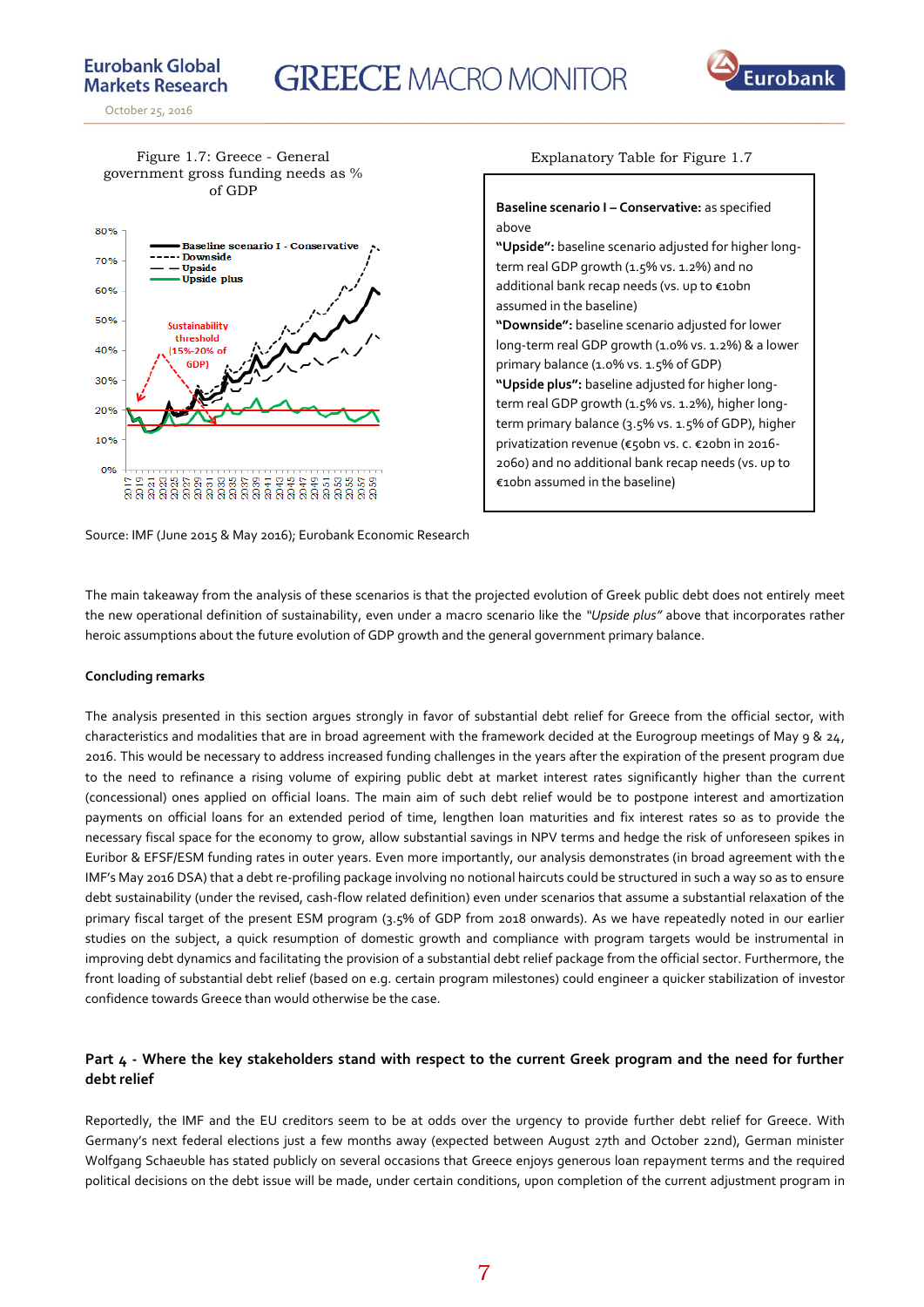

**Eurobank Global** 

mid-2018. Furthermore, he has repeatedly argued that debt is not a problem for the Greek economy and instead, the Greek government should focus on the agreed reforms to boost competitiveness.

This line of reasoning is vehemently opposed by the IMF, which reportedly pushes for the implementation of substantial debt relief for Greece in a frontloaded fashion, so as to help stabilize investor sentiment and allow the Greek economy the necessary breathing space to grow. Speaking on the sidelines of the recent IMF/World Bank Annual Meetings, IMF Managing Director Christine Lagarde stated that the Fund has shown flexibility in the past in assessing the sustainability of Greek debt but, as things stand, the debt is not considered sustainable. She reiterated that there are two preconditions for the Fund's involvement in the new program: (i) implementation by the Greek side of "very significant" structural reforms; and (iii) long-term debt sustainability. The Fund is expected to update its own DSA analysis for Greece by the end of the year, and then make a decision on whether or not to participate financially in the present bailout program.

Specification of debt relief measures, at least those for the short-term, would be necessary to facilitate the ECB to complete its own debt sustainability analysis (expected by the end of this year) and determine the timeline of Greece's participation in the public sector asset purchase program (PSPP). Responding to a relevant question in the Q&A session following the conclusion of the October 20<sup>th</sup> ECB meeting, President Mario Draghi stated that it is premature to speculate about potential purchases of Greek sovereign bonds in the context of the QE program until the Central Bank's Governing Council assesses Greece's debt sustainability "in an independent way". Along these lines, ECB Governing Council member Benoit Coeure clarified in a recent speech before the European Parliament that the successful conclusion of the second program review is necessary but not sufficient condition for Greece's inclusion in the QE program, adding that clarification of debt relief measures is also a key prerequisite.

The European Commission appears to favor a speedy conclusion of debt relief discussions. In response to a letter signed by 36 lawmakers from Greece's Syriza governing party and other allied European parties that urged for immediate debt relief, European Commissioner for Economic and Financial Affairs Pierre Moscovici reportedly underlined the need for an agreement on Greece's public debt as a necessary condition for the country to restore confidence towards its economy and eventually regain market access. Mr. Moscovici emphasized that the European Commission will play its role as an "honest intermediary" and expressed his confidence that an overall agreement on reforms and on public debt relief could be reached by the end of this year.

According to the local press, Greece's Prime Minister Alexis Tsipras intends to pursue a political agreement for debt relief at the last Eurogroup of the year scheduled for December 5th with the aim to achieve the inclusion of the country in the ECB's QE program before the end of 2016. Speaking at the Syriza party congress earlier this month, Greece's Premier said that the 2<sup>nd</sup> program review will be completed in due course, so as to facilitate Greece's participation in the ECB's QE program and that the debt relief measures will be specified by the end of this year.

On his part, Governor of the Bank of Greece Yannis Stournaras emphasized in a recent interview the importance of debt relief both in the short-term and the medium- to long-term, adding that, unless Greece's public debt is deemed viable, the country will not be able to restore full market access in 2018. Supporting this argument, the Governor highlighted that the envisaged measures for the management of public debt need to be specified, quantified and frontloaded to enhance the credibility and acceptance of the policies pursued, contribute to improved investor confidence and lower risk premia and strengthen economic growth prospects. Furthermore, he urged EU official lenders to "commit realistically to debt relief" as there has been a commitment since 2012 which has not yet been fulfilled.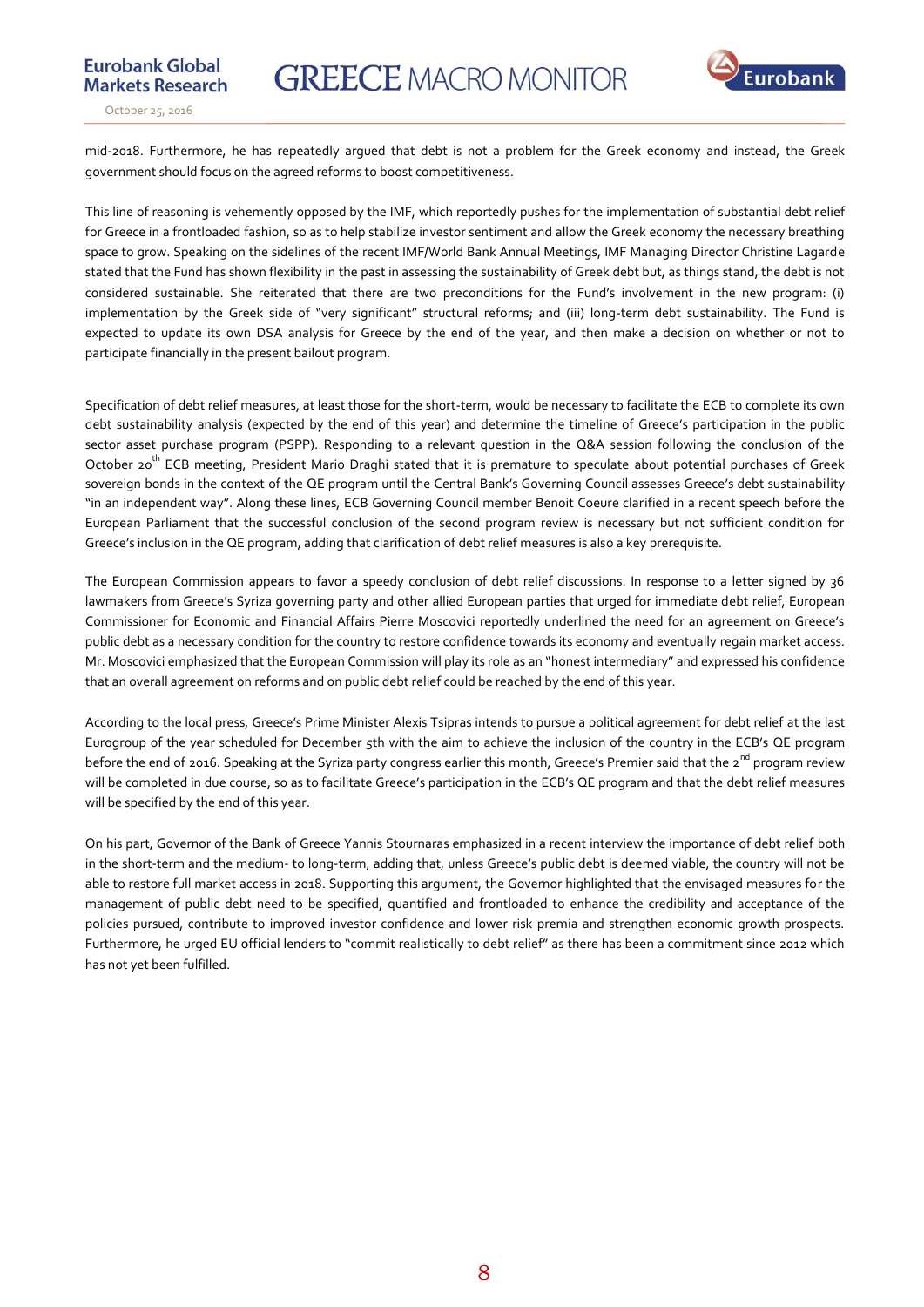# **Eurobank Global Markets Research**

**GREECE MACRO MONITOR** 



٦

October 25, 2016

## **Appendix**

# **Table A – Debt relief measures agreed at the May 24 Eurogroup**

| Time horizon                                                                                                 | <b>Measures</b>                                                                                                                                                                                                                                                                                                                                                                                 |
|--------------------------------------------------------------------------------------------------------------|-------------------------------------------------------------------------------------------------------------------------------------------------------------------------------------------------------------------------------------------------------------------------------------------------------------------------------------------------------------------------------------------------|
| (From completion of 1st review to<br>the expiration of the current<br>2018)<br>programme in Aug<br>Shortterm | Smoothening the EFSF repayment profile under the current weighted average maturity                                                                                                                                                                                                                                                                                                              |
|                                                                                                              | Use EFSF/ESM diversified funding strategy to reduce interest rate risk without incurring any additional costs for former<br>programme countries                                                                                                                                                                                                                                                 |
|                                                                                                              | Waiver of the step-up interest rate margin related to the debt buy-back tranche of the 2nd Greek programme for the<br>year 2017                                                                                                                                                                                                                                                                 |
| (Upon succesful completion of ESM programme)<br>Medium term                                                  | Abolish the step-up interest rate margin related to the debt buy-back tranche of the 2nd Greek programme as of 2018                                                                                                                                                                                                                                                                             |
|                                                                                                              | Use of 2014 SMP profits from the ESM segregated account and the restoration of the transfer of ANFA and SMP<br>profits to Greece (as of budget year 2017) to the ESM segregated account as an ESM internal buffer to reduce future<br>gross financing needs.                                                                                                                                    |
|                                                                                                              | Liability management - early partial repayment of existing official loans to Greece by utilizing unused resources within<br>the ESM programme to reduce interest rate costs and to extend maturities. Due account will be taken of exceptionally<br>high burden of some Member States.                                                                                                          |
|                                                                                                              | If necessary, some targeted EFSF reprofiling (e.g. extension of the weighted average maturities, re-profiling of the<br>EFSF amortization as well as capping and deferral of interest payments) to the extent needed to keep GFN under the<br>agreed benchmark in order to give comfort to the IMF and without incurring any additional costs for former<br>programme countries or to the EFSF. |
| (After finalization of<br>programme)<br>Longterm<br>the ESM                                                  | Activation of a contingency debt relief mechanism after the finalization of the ESM programme so as to ensure debt<br>sustainability in the long run in case that a more adverse scenario were to materialize.                                                                                                                                                                                  |